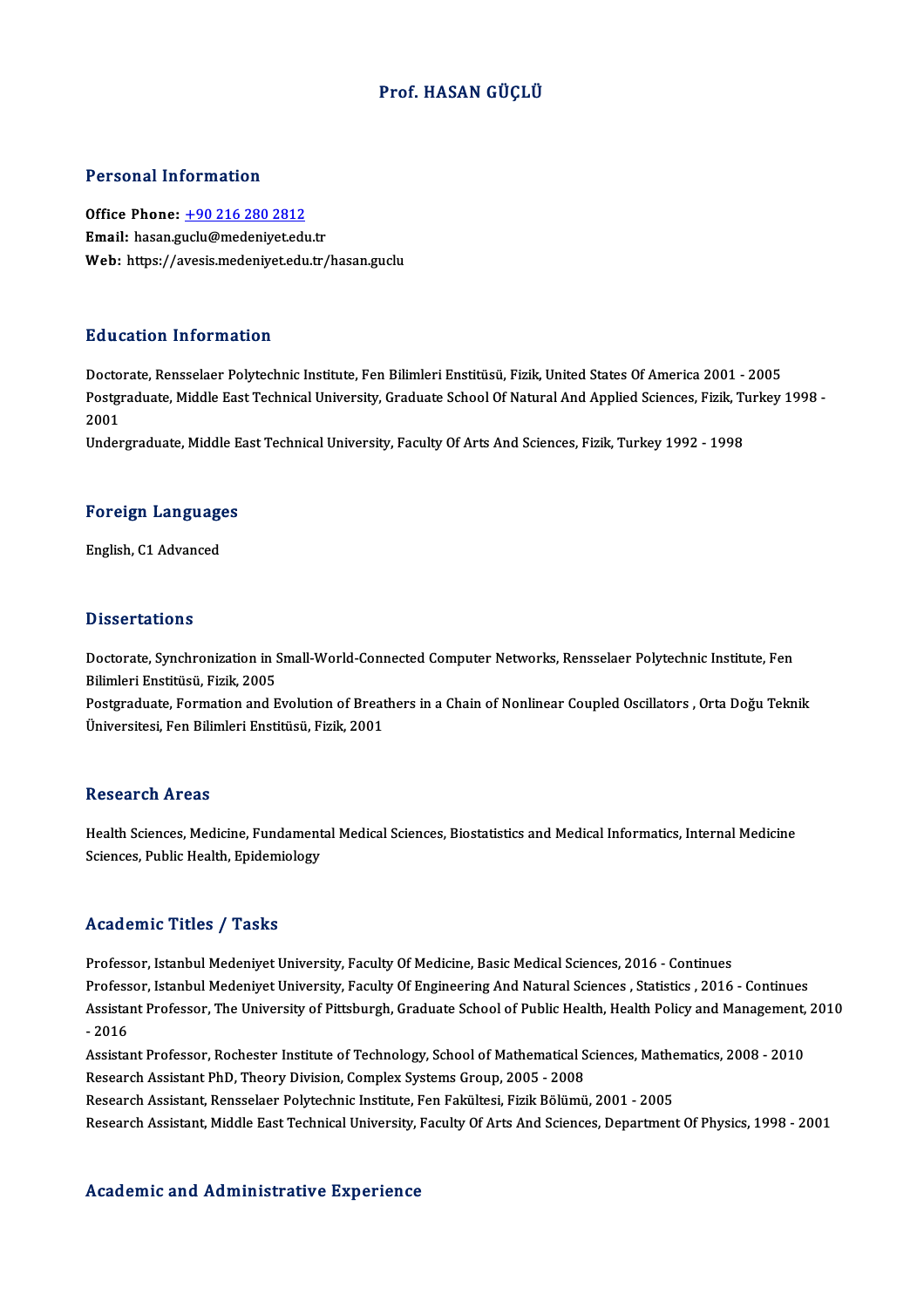İstanbul Medeniyet Üniversitesi, Faculty of Engineering and Natural Sciences , Statistics Department , 2016 - Continues<br>İstanbul Medeniyet Üniversitesi, Faculty of Engineering and Natural Sciences , Statistics Department , İstanbul Medeniyet Üniversitesi, Faculty of Engineering and Natural Sciences , Statistics Department , 2016 - Contin<br>İstanbul Medeniyet Üniversitesi, Faculty of Engineering and Natural Sciences , Statistics Department , 20 İstanbul Medeniyet Üniversitesi, Faculty of Engineering and Natural Sciences , Statistics Departn<br>İstanbul Medeniyet Üniversitesi, Faculty of Engineering and Natural Sciences , Statistics Departn<br>İstanbul Medeniyet Ünivers İstanbul Medeniyet Üniversitesi, Faculty of Medicine, Temel Tıbbi Bilimler Bölümü, 2016 - 2017<br>Courses

Courses<br>Biyoistatistik, Undergraduate, 2018 - 2019<br>Biostatistics, Undergraduate, 2017 - 2019 Biyoistatistik, Undergraduate, 2018 - 2019<br>Biostatistics, Undergraduate, 2017 - 2018<br>Bivoistatistik, Undergraduate, 2019 - 2018 Biyoistatistik, Undergraduate, 2018 - 2019<br>Biostatistics, Undergraduate, 2017 - 2018<br>Biyoistatistik, Undergraduate, 2018 - 2019<br>Bivoistatistik, Undergraduate, 2017 - 2019 Biostatistics, Undergraduate, 2017 - 2018<br>Biyoistatistik, Undergraduate, 2018 - 2019<br>Biyoistatistik, Undergraduate, 2017 - 2018 Biyoistatistik,Undergraduate,2015 -2016

### Articles Published in Journals That Entered SCI, SSCI and AHCI Indexes

- I. Evaluation of the Association between Lumbar Spinal Stenosis and Lumbar Subcutaneous Fat Tissue Thickness by MRI: A Novel Perspective Evaluation of the Association between Lumbar Spina<br>Thickness by MRI: A Novel Perspective<br>ATALAY B., Saritepe F., Topcam A., GÜÇLÜ H., GÜRBÜZ M. S.<br>JCRSP JOURNAL OF THE COLLECE OF PHYSICIANS AND SUL JCPSP-JOURNAL OF THE COLLEGE OF PHYSICIANS AND SURGEONS PAKISTAN, vol.32, no.2, pp.147-151, 2022<br>(Journal Indexed in SCI) ATALAY B., Saritepe F., T.<br>JCPSP-JOURNAL OF THE<br>(Journal Indexed in SCI)<br>Evaluation of Non-Pha I . JCPSP-JOURNAL OF THE COLLEGE OF PHYSICIANS AND SURGEONS PAKISTAN, vol.32, no.2, pp.147-151, 2022<br>(Journal Indexed in SCI)<br>II. Evaluation of Non-Pharmaceutical Interventions for Reducing Contact Rate in COVID-19 Pandemi (Journal Indexed in SCI)<br>Evaluation of Non-Pharmaceutical Interve<br>R-0 Estimation and Modeling for Istanbul<br>MARAL L Yovlak E. CÜCLÜ H. ikitsik H. Cunet Evaluation of Non-Pharmaceutical Intervention<br>R-0 Estimation and Modeling for Istanbul<br>MARAL I., Yaylalı E., GÜÇLÜ H., İKİIŞIK H., Guner A.E.<br>MIKROPIYOLOU PULTENL YOLEE no 2 nn 299 405 2 R-0 Estimation and Modeling for Istanbul<br>MARAL I., Yaylalı E., GÜÇLÜ H., İKİIŞIK H., Guner A. E.<br>MIKROBIYOLOJI BULTENI, vol.55, no.3, pp.389-405, 2021 (Journal Indexed in SCI)<br>Age spesifis sosial mixing of school aged chil MARAL I., Yaylalı E., GÜÇLÜ H., İKİIŞIK H., Guner A. E.<br>MIKROBIYOLOJI BULTENI, vol.55, no.3, pp.389-405, 2021 (Journal Indexed in SCI)<br>III. Age-specific social mixing of school-aged children in a US setting using proxi MIKROBIYOLOJI BULTE<br>Age-specific social m<br>and contact surveys Age-specific social mixing of school-aged children in a US setting using proximity detecting sensors<br>and contact surveys<br>Grantz K. H. , Cummings D. A. T. , Zimmer S., Vukotich C., Galloway D., Schweizer M. L. , Guclu H., C and contact surveys<br>Grantz K. H. , Cummings l<br>Yearwood G. M. H. , et al.<br>SCIENTIEIC BEROPTS, vo Grantz K. H. , Cummings D. A. T. , Zimmer S., Vukotich C., Galloway<br>Yearwood G. M. H. , et al.<br>SCIENTIFIC REPORTS, vol.11, no.1, 2021 (Journal Indexed in SCI)<br>Anterior third vontrieular height and infundibule chiesmet Yearwood G. M. H., et al.<br>SCIENTIFIC REPORTS, vol.11, no.1, 2021 (Journal Indexed in SCI)<br>IV. Anterior third ventricular height and infundibulochiasmatic angle: two novel measurements to<br>nuclist clinical success of andesse SCIENTIFIC REPORTS, vol.11, no.1, 2021 (Journal Indexed in SCI)<br>Anterior third ventricular height and infundibulochiasmatic angle: two novel measurements to<br>predict clinical success of endoscopic third ventriculostomy in t Anterior third ventricular height and infundibundler<br>predict clinical success of endoscopic third ven<br>Gürbüz M. S., Dağçınar A., Bayri Y., Şeker A., Güçlü H.<br>Journal of nourceurseur nn 1.0, 2010 (Journal Index predict clinical success of endoscopic third ventriculost<br>Gürbüz M. S. , Dağçınar A., Bayri Y., Şeker A., Güçlü H.<br>Journal of neurosurgery, pp.1-9, 2019 (Journal Indexed in SCI)<br>Qosisular shain enesion in shnanis etitis me Gürbüz M. S. , Dağçınar A., Bayri Y., Şeker A., Güçlü H.<br>Journal of neurosurgery, pp.1-9, 2019 (Journal Indexed in SCI)<br>V. Ossicular chain erosion in chronic otitis media patients with cholesteatoma or granulation tiss Journal of neurosurgery, pp.1-9, 2019 (Jo<br>Ossicular chain erosion in chronic ot<br>without those: analysis of 915 cases.<br>AKABCAY M. Kokiogly M.T., TUNSUZ O. 7 AKARÇAY M., Kalcioglu M. T., TUYSUZ O., TIMURLENK E., Guclu H. European archives of oto-rhino-laryngology : official journal of the European Federation of Oto-Rhino-Laryngological Societies (EUFOS) : affiliated with the German Society for Oto-Rhino-Laryngology - Head and Neck European archives of oto-rhino-laryngology : official journal of the Europ<br>Laryngological Societies (EUFOS) : affiliated with the German Society for C<br>Surgery, vol.276, pp.1301-1305, 2019 (Journal Indexed in SCI Expanded)<br> Laryngological Societies (EUFOS) : affiliated with the German Society for<br>Surgery, vol.276, pp.1301-1305, 2019 (Journal Indexed in SCI Expanded)<br>VI. Influence of peer networks on physician adoption of new drugs<br>Danabuo J. Surgery, vol.276, pp.1301-1305, 2019 (Journal Indexed in SCI Expanded)<br>Influence of peer networks on physician adoption of new drugs<br>Donohue J. M. , GÜÇLÜ H., Gellad W. F. , Chang C. H. , Huskamp H. A. , Choudhry N. K. , Z VI. Influence of peer networks on physician adoption of new drugs<br>Donohue J. M., GÜÇLÜ H., Gellad W. F., Chang C. H., Huskamp H. A., Chou<br>Junker S. P., Anderson T., et al.<br>PLOS ONE, vol.13, no.10, 2018 (Journal Indexed in Donohue J. M. , GÜÇLÜ H., Gellad W. F. , Chang C. H. , Hus<br>Junker S. P. , Anderson T., et al.<br>PLOS ONE, vol.13, no.10, 2018 (Journal Indexed in SCI)<br>Petterns and predictors of physician adoption of VII. Patterns and predictors of physician adoption of new cardiovascular drugs PLOS ONE, vol.13, no.10, 2018 (Journal Indexed in SCI)<br>Patterns and predictors of physician adoption of new cardiovascular drugs<br>Anderson T. S. , Lo-Ciganic W., Gellad W. F. , Zhang R., Huskamp H. A. , Choudhry N. K. , Cha Patterns and predictors of phy<br>Anderson T. S. , Lo-Ciganic W., Gell<br>Shubik S., GÜÇLÜ H., Jones B., et al.<br>HEALTHCAPE THE JOUPMAL OF D Anderson T. S. , Lo-Ciganic W., Gellad W. F. , Zhang R., Huskamp H. A. , Choudhry N. K. , Chang C. H. , Richards-<br>Shubik S., GÜÇLÜ H., Jones B., et al.<br>HEALTHCARE-THE JOURNAL OF DELIVERY SCIENCE AND INNOVATION, vol.6, no.1 Shubik S., GÜÇLÜ H., Jones B., et al.<br>HEALTHCARE-THE JOURNAL OF DELIVERY SCIENCE AND INNOVATION, vol.6, no.1, pp.33-40, 2018 (Journal<br>Indexed in SSCI) HEALTHCARE-THE JOURNAL OF DELIVERY SCIENCE AND INNOVATION, vol.6, no.1, pp.33-40, 2018 (Journal<br>Indexed in SSCI)<br>VIII. Who Were the Early Adopters of Dabigatran?: An Application of Group-based Trajectory Models.<br>J.O.CICANI
- Indexed in SSCI)<br>Who Were the Early Adopters of Dabigatran?: An Application of Group-based Trajectory Models.<br>LO-CIGANIC W., GELLAD W., HUSKAMP H., CHOUDHRY N., CHANG C., ZHANG R., JONES B., Guclu H., RICHARDS-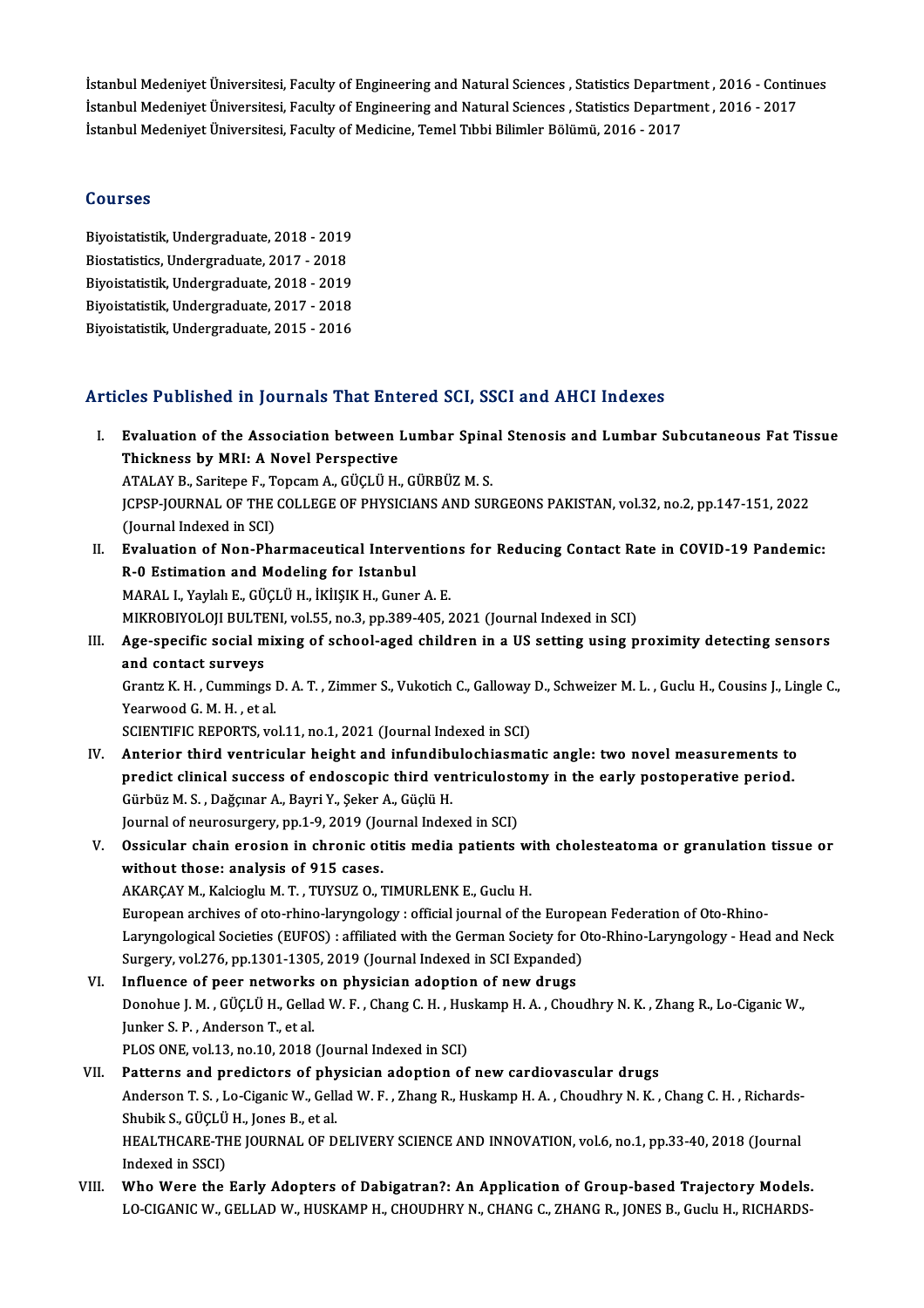SHUBIKS.,DONOHUEJ.

Medical care, vol.54, pp.725-32, 2016 (Journal Indexed in SCI Expanded)

- IX. Impact on Primary Care Access Post-Disaster: A Case Study From the Rockaway Peninsula Medical care, vol.54, pp.725-32, 2016 (Journal Indexed in SCI<br>Impact on Primary Care Access Post-Disaster: A Case S<br>Sood R. K. , Bocour A., Kumar S., Guclu H., Potter M., Shah T. B.<br>DISASTER MEDICINE AND BUBLIC HEALTH PREP DISASTER MEDICINE AND PUBLIC HEALTH PREPAREDNESS, vol.10, no.3, pp.492-495, 2016 (Journal Indexed in SCI) Sood<br>DISA<br>SCI)<br>An A DISASTER MEDICINE AND PUBLIC HEALTH PREPAREDNESS, vol.10, no.3, pp.492-495, 2016 (Journal Indexed in SCI)<br>SCI)<br>X. An Agent-Based Model for Addressing the Impact of a Disaster on Access to Primary Care Services.
- SCI)<br>An Agent-Based Model for Addressing the Impact of a Disaster on Access to Prima<br>Guclu H., Kumar S., Galloway D., Krauland M., Sood R., Bocour A., Hershey T., van N., Potter M.<br>Disaster medisine and publis bealth prepa An Agent-Based Model for Addressing the Impact of a Disaster on Access to Primary Care Service<br>Guclu H., Kumar S., Galloway D., Krauland M., Sood R., Bocour A., Hershey T., van N., Potter M.<br>Disaster medicine and public he Guclu H., Kumar S., Galloway D., Krauland M., Sood R., Bocour A., Hershey T., van N., Potter M.<br>Disaster medicine and public health preparedness, vol.10, pp.386-93, 2016 (Journal Indexed in SCI Ex<br>XI. WHO WERE THE EARL Disaster medicine and public health preparedness, vol.10, pp.386-93, 2016 (Journal Indexed in SCI Expanded)

## TRAJECTORY MODELS

Lo-Ciganic W., Gellad W. F., Hiskamp H. A., Choudhry N. K., Zhang R., Chang C., Jones B. L., Richards-Shubik S.,<br>Guclu H., Donohue J. M.

VALUE IN HEALTH, vol.19, no.3, 2016 (Journal Indexed in SCI)

- XII. Social Contact Networks and Mixing among Students in K-12 Schools in Pittsburgh, PA VALUE IN HEALTH, vol.19, no.3, 2016 (Journal Indexed in SCI)<br>Social Contact Networks and Mixing among Students in K-12 Schools in Pittsburgh, PA<br>Guclu H., Read J., Vukotich C. J. , Galloway D. D. , Gao H., Rainey J. J. , U Social Contact Networks and Mixing among Stud<br>Guclu H., Read J., Vukotich C. J. , Galloway D. D. , Gao H.,<br>PLOS ONE, vol.11, no.3, 2016 (Journal Indexed in SCI)<br>State J evel J egel Preperadness for Nuglear and Guclu H., Read J., Vukotich C. J. , Galloway D. D. , Gao H., Rainey J. J. , Uzicanin A., Zimmer S. M. , Cummings D. A.<br>PLOS ONE, vol.11, no.3, 2016 (Journal Indexed in SCI)<br>XIII. State-Level Legal Preparedness for Nuclear
- PLOS ONE, vol.11, no.3, 2016 (Journal Indexed in SCI)<br>State-Level Legal Preparedness for Nuclear and Radiological Emergencies in the US: A Network<br>Analysis of State Laws and Regulations Guclu H., Bjerke E. F., Galvan J., Sweeney P., Potter M. A. PUBLIC HEALTH REPORTS, vol.129, pp.154-165, 2014 (Journal Indexed in SCI)
- XIV. Aflatoxin Regulations and Global Pistachio Trade: Insights fromSocial Network Analysis PUBLIC HEALTH REPORTS, vol.129, pp.154-165, 2014 (<br>Aflatoxin Regulations and Global Pistachio Trade<br>Bui-Klimke T. R. , Guclu H., Kensler T. W. , Yuan J., Wu F.<br>BLOS ONE vol.9, no.2, 2014 (Journal Indoved in SCL) Aflatoxin Regulations and Global Pistachio Tra<br>Bui-Klimke T. R. , Guclu H., Kensler T. W. , Yuan J., Wu<br>PLOS ONE, vol.9, no.3, 2014 (Journal Indexed in SCI)<br>Clobal Maire Trade and Eeod Security: Implies Bui-Klimke T. R. , Guclu H., Kensler T. W. , Yuan J., Wu F.<br>PLOS ONE, vol.9, no.3, 2014 (Journal Indexed in SCI)<br>XV. Global Maize Trade and Food Security: Implications from a Social Network Model<br>W.y. E. Cuclu H
- PLOS ONE, vol.9, no.3, 2014 (Journal Indexed in SCI)<br>Global Maize Trade and Food Security: Implications from a Social N<br>Wu F., Guclu H.<br>RISK ANALYSIS, vol.33, no.12, pp.2168-2178, 2013 (Journal Indexed in SCI) Global Maize Trade and Food Security: Implications from a Social N<br>Wu F., Guclu H.<br>RISK ANALYSIS, vol.33, no.12, pp.2168-2178, 2013 (Journal Indexed in SCI)<br>Social Network Analysis: A Naval Annreach to Legal Bessensh on F.
- Wu F., Guclu H.<br>RISK ANALYSIS, vol.33, no.12, pp.2168-2178, 2013 (Journal Indexed in SCI)<br>XVI. Social Network Analysis: A Novel Approach to Legal Research on Emergency Public Health Systems<br>Sweepey B.M., Bierke E.E., Guslu Sweeney P. M. , Bjerke E. F. , Guclu H., Keane C. R. , Galvan J., Gleason S. M. , Potter M. A.<br>JOURNAL OF PUBLIC HEALTH MANAGEMENT AND PRACTICE, vol.19, no.6, 2013 (Journal Indexed in SSCI) Social Network Analysis: A Novel Approach to Legal Research on Emergency Public Health Sys<br>Sweeney P. M. , Bjerke E. F. , Guclu H., Keane C. R. , Galvan J., Gleason S. M. , Potter M. A.<br>JOURNAL OF PUBLIC HEALTH MANAGEMENT
- XVII. FRED (A Framework for Reconstructing Epidemic Dynamics): an open-source software system for JOURNAL OF PUBLIC HEALTH MANAGEMENT AND PRACTICE, vol.19, no.6, 2013 (Journal Index<br>FRED (A Framework for Reconstructing Epidemic Dynamics): an open-source software<br>modeling infectious diseases and control strategies using FRED (A Framework for Reconstructing Epidemic Dynamics): an open-source software system<br>modeling infectious diseases and control strategies using census-based populations<br>Grefenstette J. J. , Brown S. T. , Rosenfeld R., De modeling infectious disease<br>Grefenstette J. J. , Brown S. T. , F<br>Galloway D. D. , Sriram A., et al.<br>PMC PUPLIC HEALTH vol 12-2 Grefenstette J. J. , Brown S. T. , Rosenfeld R., DePasse J., Stone<br>Galloway D. D. , Sriram A., et al.<br>BMC PUBLIC HEALTH, vol.13, 2013 (Journal Indexed in SCI)<br>Aflatorin Regulations in a Natural: of Glabel Maine T. BMC PUBLIC HEALTH, vol.13, 2013 (Journal Indexed in SCI)
- Galloway D. D. , Sriram A., et al.<br>BMC PUBLIC HEALTH, vol.13, 2013 (Journal Indexed in SCI)<br>XVIII. Aflatoxin Regulations in a Network of Global Maize Trade<br>Wu F., Guclu H. Aflatoxin Regulations in a Network of Global M<br>Wu F., Guclu H.<br>PLOS ONE, vol.7, no.9, 2012 (Journal Indexed in SCI)<br>Ad bos limited ssale free models for unstructu

XIX. Ad-hoc limited scale-free models for unstructured peer-to-peer networks<br>Kumari D. R., Guclu H., Yuksel M. PLOS ONE, vol.7, no.9, 2012 (Journal)<br>Ad-hoc limited scale-free moo<br>Kumari D. R. , Guclu H., Yuksel M.<br>PEEP TO PEEP NETWORKING AN Ad-hoc limited scale-free models for unstructured peer-to-peer networks<br>Kumari D. R. , Guclu H., Yuksel M.<br>PEER-TO-PEER NETWORKING AND APPLICATIONS, vol.4, no.2, pp.92-105, 2011 (Journal Indexed in SCI)<br>Limited Scale Eneo

## XX. Limited Scale-Free Overlay Topologies for Unstructured Peer-to-Peer Networks PEER-TO-PEER NET<br>Limited Scale-Fre<br>Guclu H., Yuksel M.<br>JEEE TPANSACTION Li<mark>mited Scale-Free Overlay Topologies for Unstructured Peer-to-Peer Networks</mark><br>Guclu H., Yuksel M.<br>IEEE TRANSACTIONS ON PARALLEL AND DISTRIBUTED SYSTEMS, vol.20, no.5, pp.667-679, 2009 (Journal Indexed<br>in SCD Guclu F<br>IEEE TF<br>in SCI)<br>Notwo IEEE TRANSACTIONS ON PARALLEL AND DISTRIBUTE<br>in SCI)<br>XXI. Network behavior in thin film growth dynamics<br>Example T. Cucly H. Vulgel M.

in SCI)<br><mark>Network behavior in thin film</mark><br>Karabacak T., Guclu H., Yuksel M.<br>BHVSICAL BEVIEW B. vol 79, po 1 Network behavior in thin film growth dynamics<br>Karabacak T., Guclu H., Yuksel M.<br>PHYSICAL REVIEW B, vol.79, no.19, 2009 (Journal Indexed in SCI)<br>Hierorshicel regular small world networks Karabacak T., Guclu H., Yuksel M.<br>PHYSICAL REVIEW B, vol.79, no.19, 2009 (Journa<br>XXII. Hierarchical regular small-world networks

## PHYSICAL REVIEW B, vol.79, no.19,<br>Hierarchical regular small-worl<br>Boettcher S., Goncalves B., Guclu H.<br>JOUPNAL OF PHYSICS A MATHEMA Hierarchical regular small-world networks<br>Boettcher S., Goncalves B., Guclu H.<br>JOURNAL OF PHYSICS A-MATHEMATICAL AND THEORETICAL, vol.41, no.25, 2008 (Journal Indexed in SCI)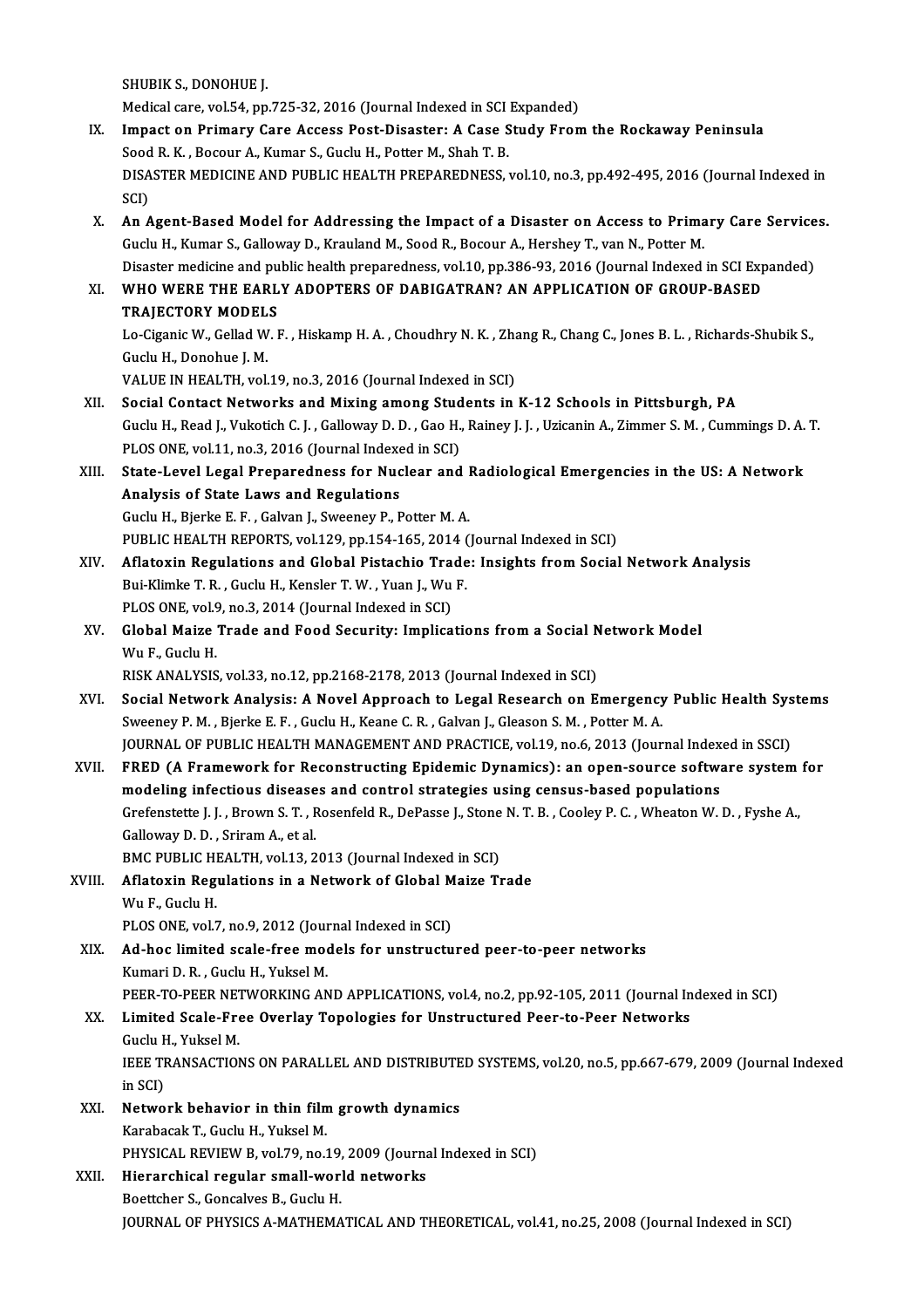| XXIII.  | Extreme fluctuations in noisy task-completion landscapes on scale-free networks                         |
|---------|---------------------------------------------------------------------------------------------------------|
|         | Guclu H., Korniss G., Toroczkai Z.                                                                      |
|         | CHAOS, vol.17, no.2, 2007 (Journal Indexed in SCI)                                                      |
| XXIV.   | Proximity networks and epidemics                                                                        |
|         | Toroczkai Z., Guclu H.                                                                                  |
|         | PHYSICA A-STATISTICAL MECHANICS AND ITS APPLICATIONS, vol.378, no.1, pp.68-75, 2007 (Journal Indexed in |
|         | SCI)                                                                                                    |
| XXV.    | Synchronization landscapes in small-world-connected computer networks                                   |
|         | Guclu H., Korniss G., Novotny M. A., Toroczkai Z., Racz Z.                                              |
|         | PHYSICAL REVIEW E, vol.73, no.6, 2006 (Journal Indexed in SCI)                                          |
| XXVI.   | Extreme fluctuations in small-world-coupled autonomous systems with relaxational dynamics               |
|         | Guclu H., Korniss G.                                                                                    |
|         | FLUCTUATION AND NOISE LETTERS, vol.5, no.1, 2005 (Journal Indexed in SCI)                               |
| XXVII.  | Extreme fluctuations in small-world networks with relaxational dynamics                                 |
|         | Guclu H., Korniss G.                                                                                    |
|         | PHYSICAL REVIEW E, vol.69, no.6, 2004 (Journal Indexed in SCI)                                          |
| XXVIII. | Modelling disease outbreaks in realistic urban social networks                                          |
|         | Eubank S., Guclu H., Kumar V., Marathe M., Srinivasan A., Toroczkai Z., Wang N.                         |
|         | NATURE, vol.429, no.6988, pp.180-184, 2004 (Journal Indexed in SCI)                                     |
| XXIX.   | Suppressing roughness of virtual times in parallel discrete-event simulations                           |
|         | Korniss G., Novotny M., Guclu H., Toroczkai Z., Rikvold P.                                              |
|         | SCIENCE, vol.299, no.5607, pp.677-679, 2003 (Journal Indexed in SCI)                                    |
| XXX.    | Chaotic breather formation, coalescence, and evolution to energy equipartition in an oscillatory        |
|         | chain                                                                                                   |
|         | Mirnov V., Lichtenberg A., Guclu H.                                                                     |
|         | PHYSICA D, vol.157, no.4, pp.251-282, 2001 (Journal Indexed in SCI)                                     |
|         |                                                                                                         |

### Articles Published in Other Journals

- I. Can Hemogram Parameters Predict a Positive PCR Result in COVID-19? Sarmis A., Agirbasli M. A., Kocoglu E., GÜÇLÜ H., ÖZEKİNCİ T., HABİP Z. BANGLADESH JOURNAL OF MEDICAL SCIENCE, vol.20, 2021 (Journal Indexed in ESCI) Sarmis A., Agirbasli M. A. , Kocoglu E., GÜÇLÜ H., ÖZEKİNCİ T., HABİP Z.<br>BANGLADESH JOURNAL OF MEDICAL SCIENCE, vol.20, 2021 (Journal Indexed in ESCI)<br>II. Pain Threshold, Pain Severity and Sensory Effects of Pain in Fi
- **BANGLADES**<br>**Pain Thresh**<br>scale study<br>ANKARALLH scale study<br>ANKARALI H., Ataoglu S., ANKARALI S., GÜÇLÜ H. BANGLADESH JOURNAL OF MEDICAL SCIENCE, vol.17, no.3, pp.342-350, 2018 (Journal Indexed in ESCI)

### Refereed Congress / Symposium Publications in Proceedings

- efereed Congress / Symposium Publications in Proceedings<br>I. Aggressive prostate cancer development might be under the regulation of both Tregs and miRNAs<br>Akalp LEpal B. Aslan E. Özkanlı S. S. Efiloğlu Ö. Vıldırım S. Caslur Akalın İ., Erol B., Aslan E., Özkanlı S. Ş. , Efiloğlu Ö., Yıldırım S., Çaşkurlu T., Güçlü H., Karaman M. İ.<br>EUROPEAN HUMAN GENETICS CONFERENCE 2018, Milan, Italy, 16 - 19 June 2018, vol.27, no.2619, pp.446 Aggressive prostate cancer development might be under the regulation of both Tregs and miR<br>Akalın İ., Erol B., Aslan E., Özkanlı S. Ş. , Efiloğlu Ö., Yıldırım S., Çaşkurlu T., Güçlü H., Karaman M. İ.<br>EUROPEAN HUMAN GENETIC
- II. Ossicular chain erosions in chronic otitis media with or without cholesteatoma and granulation tissue, analysis of 915 patients Ossicular chain erosions in chronic otitis media with or w<br>tissue, analysis of 915 patients<br>Akarçay M., KALCIOĞLU M.T., Tüysüz O., Timurlenk E., GÜÇLÜ H.<br>21st Politzer Sosiety Mesting and 2nd Clobal Otelegy Peseensh E 31st Politzer Society Meeting and 2nd Global Otology Research Form, Gran Canary, Spain, 21 February 2018, vol.31, no.1, pp.141 Akarçay M., KALCIO<br>31st Politzer Society<br>vol.31, no.1, pp.141<br>Kolostostom vove 31st Politzer Society Meeting and 2nd Global Otology Research Form, Gran Canary, Spain, 21 February 201<br>vol.31, no.1, pp.141<br>III. Kolesteatom veya granülasyon dokusu olan ve bunlardan hiçbirisi olmayan basit kronik otitis<br>
- vol.31, no.1, pp.141<br>Kolesteatom veya granülasyon dokusu olan ve bunlardan hiçbiris:<br>medialı hastalarda kemikçik zincir erozyonu, 915 hastanın analizi.